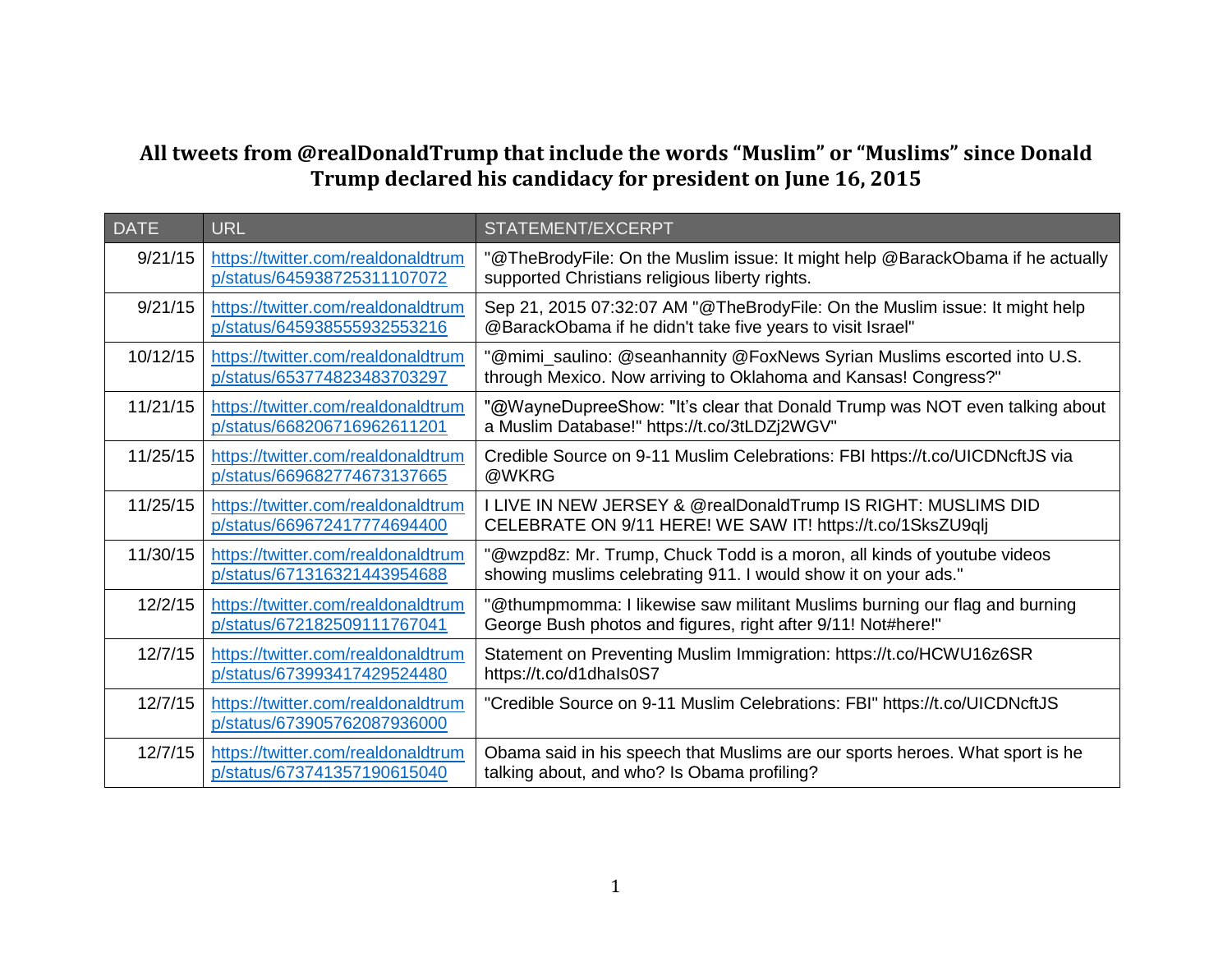| 12/9/15  | https://twitter.com/realdonaldtrum<br>p/status/674688436863950848 | Haim Saban: Hillary Clinton's Top Hollywood Donor Demands Racial Profiling of<br>Muslims" https://t.co/d99X4O9ysG                             |
|----------|-------------------------------------------------------------------|-----------------------------------------------------------------------------------------------------------------------------------------------|
| 12/10/15 | https://twitter.com/realdonaldtrum<br>p/status/675123192864899072 | In Britain, more Muslims join ISIS than join the British army.<br>https://t.co/LQVNz7b2Eb                                                     |
| 12/10/15 | https://twitter.com/realdonaldtrum<br>p/status/675034063447662592 | "Why Franklin Graham says Donald Trump is right about stopping Muslim<br>immigration" https://t.co/iVPJcDQLeO                                 |
| 12/10/15 | https://twitter.com/realdonaldtrum<br>p/status/674936832010887168 | Thank you to respected columnist Katie Hopkins of Daily https://t.co/LgtY0qdv9U<br>for her powerful writing on the U.K.'s Muslim problems.    |
| 12/10/15 | https://twitter.com/realdonaldtrum<br>p/status/674934005725331456 | The United Kingdom is trying hard to disguise their massive Muslim problem.<br>Everybody is wise to what is happening, very sad! Be honest.   |
| 12/31/15 | https://twitter.com/realdonaldtrum<br>p/status/682508633805041665 | "@SenSanders: I have a message for Donald Trump: No, we're not going to hate<br>Latinos, we're not going to hate Muslims." I fully agree!     |
| 1/2/16   | https://twitter.com/realdonaldtrum<br>p/status/683277309969694720 | Hillary Clinton said that it is O.K. to ban Muslims from Israel by building a WALL,<br>but not O.K. to do so in the U.S. We must be vigilant! |
| 3/22/16  | https://twitter.com/realdonaldtrum<br>p/status/712473816614772736 | Incompetent Hillary, despite the horrible attack in Brussels today, wants borders to<br>be weak and open-and let the Muslims flow in. No way! |
| 3/24/16  | https://twitter.com/realdonaldtrum<br>p/status/713012045214531584 | It is amazing how often I am right, only to be criticized by the media. Illegal<br>immigration, take the oil, build the wall, Muslims, NATO!  |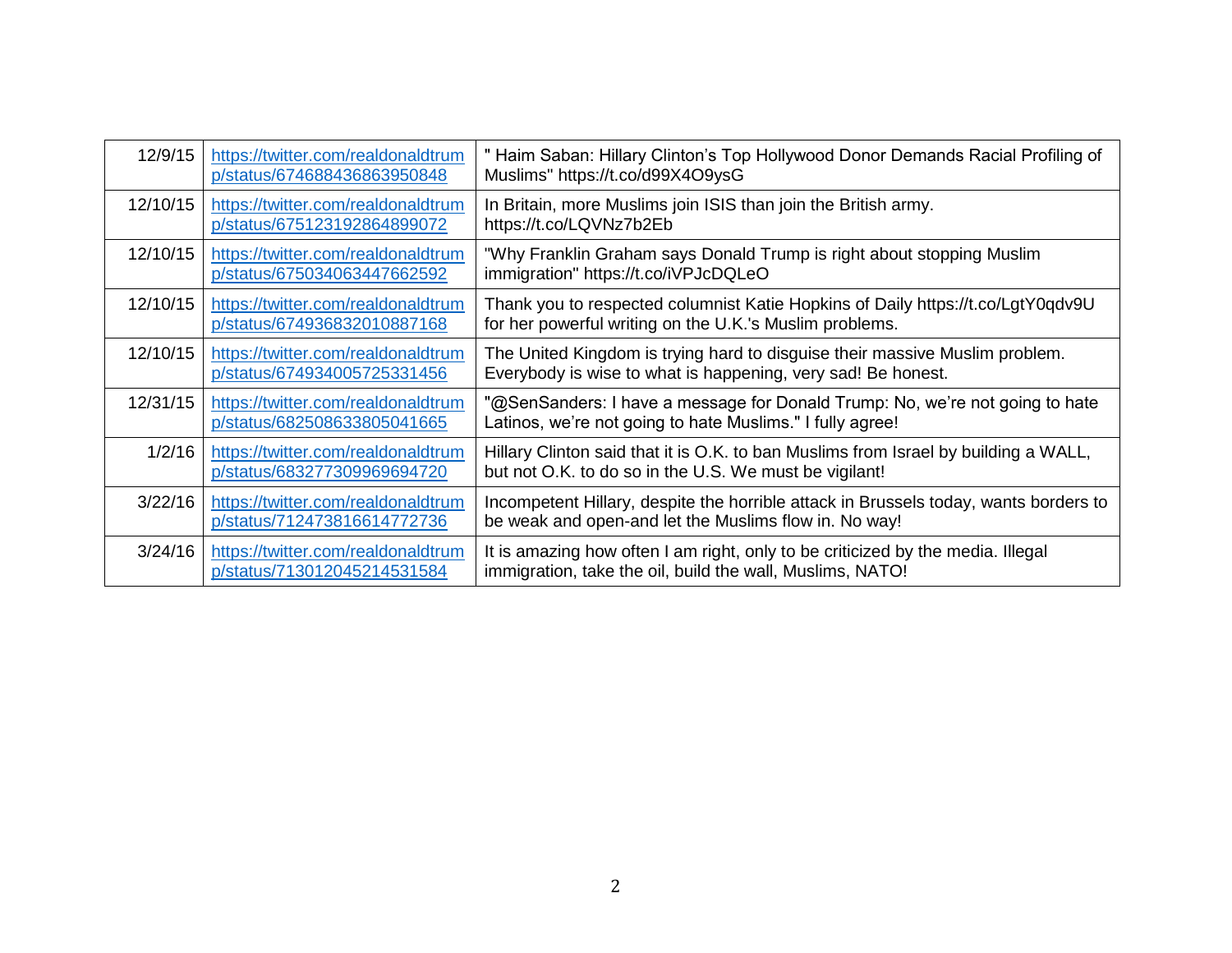## **All tweets from @realDonaldTrump that include the word "refugee" or "refugees" since Donald Trump declared his candidacy for president on June 16, 2015**

| <b>DATE</b> | <b>URL</b>                                                        | <b>TWEET</b>                                                                                                                                 |
|-------------|-------------------------------------------------------------------|----------------------------------------------------------------------------------------------------------------------------------------------|
| 11/15/15    | https://twitter.com/realdonaldtrump/st<br>atus/666021135897653248 | "@thewatcher23579: One of Paris terrorist came as Syrian refugee. Donald<br>Trump is right again. BOMB THEIR OIL - TAKE AWAY THEIR FUNDING"  |
| 11/16/15    | https://twitter.com/realdonaldtrump/st<br>atus/666387100917473280 | Discussing #SyrianRefugees with @EricBolling on @FoxNews back on<br>10/3/2015. #ISIS https://t.co/rUX57o2BzM                                 |
| 11/17/15    | https://twitter.com/realdonaldtrump/st<br>atus/666615398574530560 | Refugees from Syria are now pouring into our great country. Who knows who<br>they are - some could be ISIS. Is our president insane?         |
| 11/21/15    | https://twitter.com/realdonaldtrump/st<br>atus/668202786417459200 | "@GStephanopoulos: I'll talk to Donald Trump about his comments on Syrian<br>refugees, and much more, Sunday on @ThisWeekABC."               |
| 11/22/15    | https://twitter.com/realdonaldtrump/st<br>atus/668457318267400193 | 13 Syrian refugees were caught trying to get into the U.S. through the Southern<br>Border. How many made it? WE NEED THE WALL!               |
| 12/9/15     | https://twitter.com/realdonaldtrump/st<br>atus/674610092344496128 | "Rupert Murdoch Defends Trump: 'Complete Refugee Pause' Makes Sense'"<br>https://t.co/HWOLO4RVAC                                             |
| 12/13/15    | https://twitter.com/realdonaldtrump/st<br>atus/675932562523594753 | "@Michael2014abc: @Alwaleed_Talal @realDonaldTrump Has your country,<br>Saudi Arabia, taken ANY of the Syrian refugees? If not, why not?"    |
| 3/7/16      | https://twitter.com/realdonaldtrump/st<br>atus/707034934804873216 | Ted Cruz Was For Welcoming Syrian Refugees Before He Was Against It<br>https://t.co/zw4o1DJgfB                                               |
| 5/22/16     | https://twitter.com/realdonaldtrump/st<br>atus/734468447829004288 | Crooked Hillary wants a radical 500% increase in Syrian refugees. We can't<br>allow this. Time to get smart and protect America!             |
| 5/27/16     | https://twitter.com/realdonaldtrump/st<br>atus/736410143378792448 | Obama administration fails to screen Syrian refugees' social media accounts:<br>https://t.co/MMa07nwa44                                      |
| 7/26/16     | https://twitter.com/realdonaldtrump/st<br>atus/758026136299397120 | Dems don't want to talk ISIS b/c Hillary's foreign interventions unleashed ISIS &<br>her refugee plans make it easier for them to come here. |